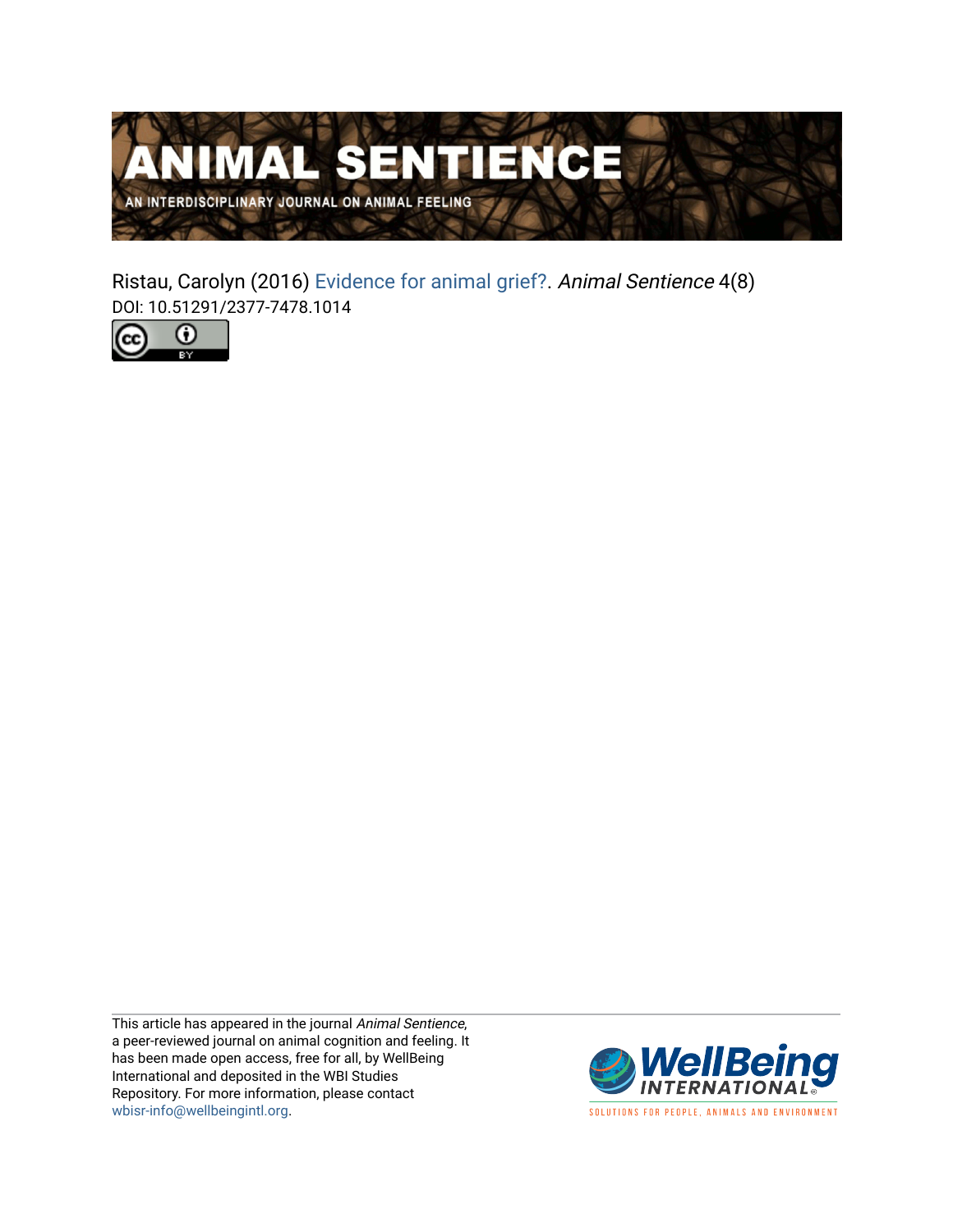## **Evidence for animal grief?**

*Commentary on [King](http://animalstudiesrepository.org/animsent/vol1/iss4/1/) on Animal Grief*

## **Carolyn Ristau**

Little Neck, New York

**Abstract:** The nature of evidence appropriate to the study of animal emotion (and cognition) is discussed in this review with reference to Barbara King's book. *How Animals Grieve* is beautifully written, but it intermixes examples meeting King's criteria for evidence of grief with other poignant but far less convincing examples. Yet, as noted earlier by Griffin (1958/1974), "Excessive caution can sometimes lead one as far astray as rash enthusiasm." King cites strong evidence from long-term scientific field studies, often involving known individuals; from videotapes; from convergent evidence in neurophysiological studies; and, notwithstanding possible emotional bias, from animals living closely with humans. She makes salient points about data from one-time occurrences and variability, distinguishing experience from expression, and cautioning about over-emphasis on statistics without adequate contextual description. She is persuasive, with both caveats and recognition of the need to be open to the likelihood of animal emotional experience. Such possibilities have a great impact on our treatment of animals, individually and as a society.

> **Carolyn A. Ristau** [carolynaristau@aol.com](mailto:carolynaristau@aol.com) is a cognitive ethologist concerned with justice for humans and animals. Her research includes field studies of cognition and communication in human infants and non-humans, in particular primates and plovers. **Address:** 251-25 Gaskell Road**,** Little Neck, New York 11362 <https://barnard.edu/profiles/carolyn-ristau>



Barbara King's "Afterword" in *How Animals Grieve* (2013), was, for me as a scientist, the most satisfying section of the book. In it she distinguished between the examples of strong, moderate and weak evidence for animal grief that she had presented in her writing. For that I was indeed grateful.

That's not to say that her writing wasn't often poetic, which it was, nor that her anecdotes weren't often moving, which they were. But this is a scientific journal and I have been asked, not as one who appreciates poetry or one who occasionally tries creating her own, but as a scientist, to discuss a matter of some significance. Whether we as scientists believe there is adequate evidence that animals suffer grief and other negative (and positive) emotions can influence our legislation on the treatment of domestic animals, animals used for entertainment, and even wild animals, not to mention those we raise for our food. As individuals, what we believe about animal pain and cognition, about their sentience, about how similar to us they are, most likely influences our environmental concerns (e.g., whether and how tenaciously we preserve their habitat) as well as which foods we choose to eat. Our choices can have an impact on very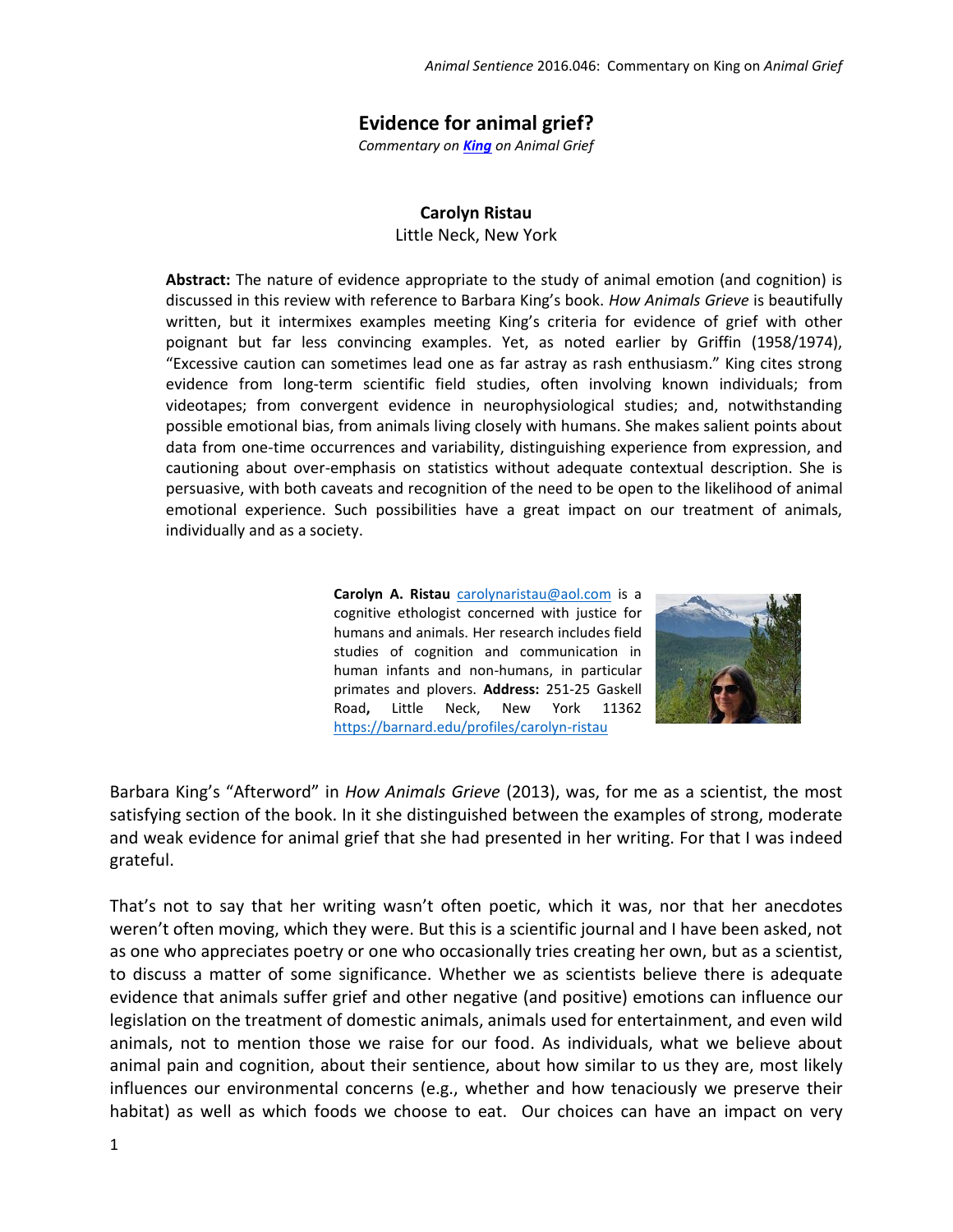important matters, notably the effect of a meat diet, particularly beef, on climate change. (Some factors are cows' production of methane, a more potent greenhouse gas than  $CO<sub>2</sub>$ , and the energy and resources needed to produce beef versus vegetables.)

Presumably by way of a summary of her beliefs, Barbara King ends the book with a quote from Meg Ahere, "I would prefer to start from the assumption that every animal feels emotions and loves others in its own way" (p. 166). That is most compassionate and it is wise to consider strongly that possibility, but one has misgivings from a scientific perspective. Let us examine first King's own criteria for evidence: "Grief can be said to occur when a survivor animal acts in ways that are visibly distressed or altered from the usual routine, in the aftermath of the death of a companion animal who had mattered emotionally to him or her" (p. 163). In fact, at various points, she adds the importance of videotaping such behaviors, presumably in ordinary situations for the animal and then after a companion's death. In some examples, she also cites neurophysiological correlates as another convergent line of evidence for the likely presence of an emotion.

But we are already in something of a quagmire: How do we know if an associate "mattered emotionally"? One indication may be their choosing to spend time together. Another one suggested by King is distress at separation, but what sorts of separation? Any separation? Animals do naturally spend time apart, depending on species, individuals, needs and the nature of the relationship. Are we meaning distress resulting from separation initiated and enforced by an outsider? Absence during usual times of association? Now we still have to worry about what we mean by "distressed," and it is important to decide how we can recognize and record it.

What of assuming animals *do* feel emotions and love? From an evolutionary point of view, aspects of that stance are most sensible. We have strong evidence that we and other nonhuman animals share certain characteristics of our skeleton, our bodily systems, our brain organization, and our cognitive capacities, so why not our emotional capacities? The question is which characteristics are shared, and what are the underlying mechanisms? The question is also which animals? I might guess that Ms. Ahere is thinking of companion animals, chimpanzees, food-producing animals, and maybe even some others. But what about insects, worms, sea slugs, reptiles, fish, and birds? These are deeply interesting and important questions, not to be quite so easily judged.

I also do not agree that the presence of an apparent emotion of grief implies that the organism has loved (e.g., p. 16, p. 38). I and many others have grieved when we heard about and saw photographs of the devastation caused by the earthquake in Nepal. My behavior did change from normal: I was saddened; I went on the internet and donated funds. I had recently visited Nepal, and although I very much enjoyed and appreciated the people, I cannot say that I loved them. Similarly, I would think, a non-human animal can see the dead or injured body of a stranger and feel some emotion, perhaps like grief.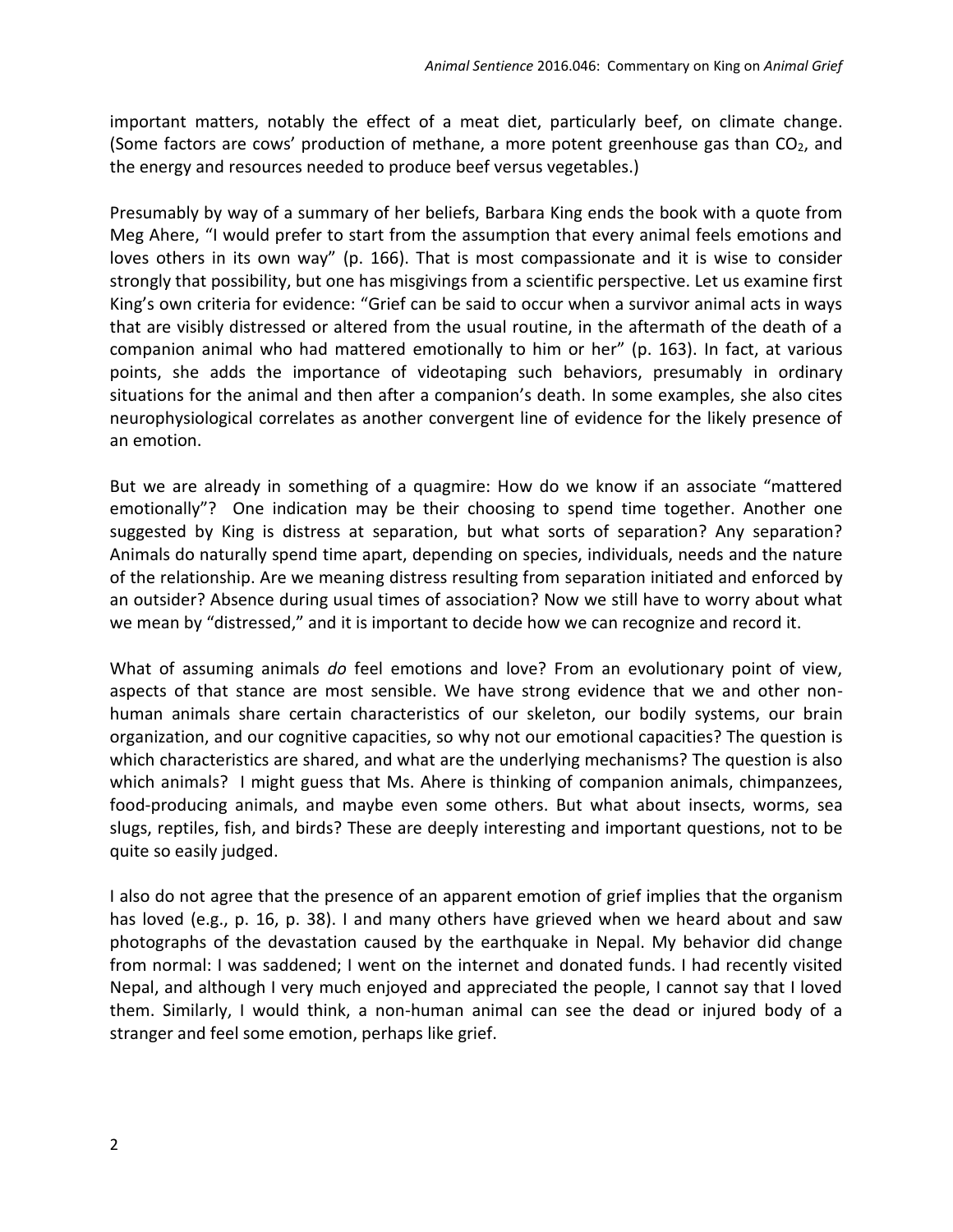Notwithstanding my concerns, it is also the case that King has made many salient points in her discussion. She notes the importance of the rare or one-time event, as related by an experienced and knowledgeable observer (better with video, but that is understandably very difficult to achieve). Studies of non-human animals' *possibly* intelligent behavior can provide significant evidence in rare or one-time events, for intelligence can be revealed when an organism deals with situations never before encountered (i.e., not a product of learned, repeating behaviors).

King also notes that "peer reviewed scientific literature … favor[s] statistical results and bare summaries over descriptive passages" (p. 83). Again she poses a reasonable concern, for field researchers recognize that the context of a behavior is critically important both in influencing the kind of behavior exhibited and in facilitating the most reasonable interpretation. Context requires description. However, statistics *do* matter too. If similar behaviors are observed over many occasions from members of a given species, rather than just once or a few times, we can be more confident that those behaviors *are* characteristic and not peculiar events where we missed some significant elements. It's a tough balance between statistics and the significance of variability.

King is wise to point out the variability in manifestations of grief between and within species and indeed, even within an individual; the same variability is true of humans. We, like other apes, can cause death or grieve over it; she notes Frans de Waal's (1982) reflection that we humans have an equal capacity for compassion and for cruelty (p. 86). It is not only a matter of differences in prior experience or in the nature of an individual's relationship with the absent companion; in fact, all brains are different.

In a related matter, King emphasizes the distinction between "experiencing" and "expressing" emotion. As observers we can mistake the absence of apparent expression for the absence of experience. Yet these sensibilities, unfortunately, make the positing of emotion, and especially a particular emotion, all the more difficult, though not impossible in all circumstances.

King does express an attitude that I find particularly problematic: "[T]to acknowledge that we humans think and feel differently from other living creatures need not amount to a manifesto of human superiority" (p. 156). To imply that all animals, non-human and human are equal, which, agreed, is not exactly what she is saying here, avoids some important and soul-searching issues and choices. We all *are* sorry that the chimpanzee, Ham, sent into space by the USA, presumably suffered during an unpredicted, accidental period of intense heat and that several monkeys before him died of accidents in the space program (pp. 77-78). Yet should a human have been the substitute? The same argument extends to drug testing, where we try to avoid tests with monkeys and apes and other animals who are very likely highly sentient, but there are hard choices to be made. Is the subject to be an indigent human who is paid to participate, a third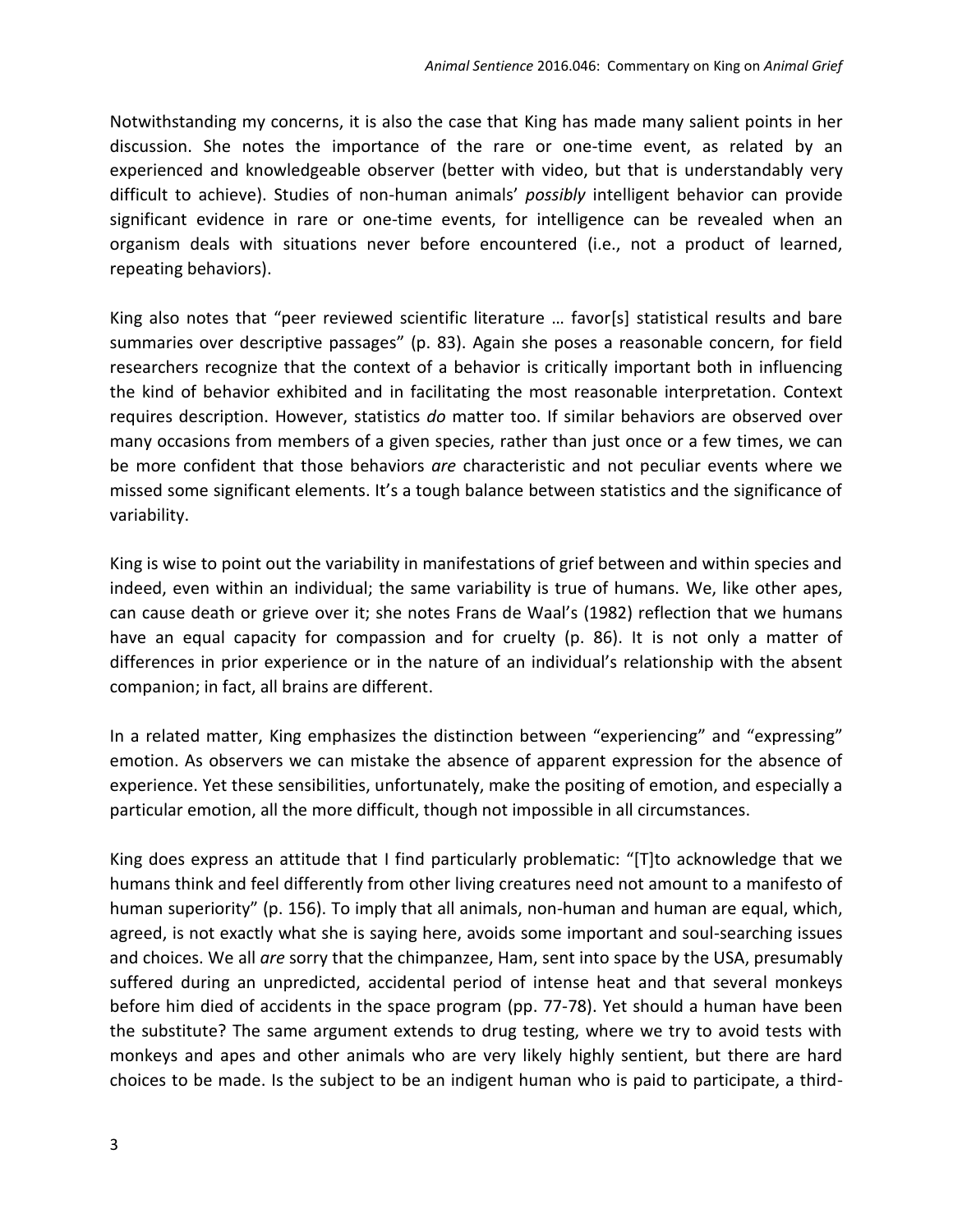world human less protected by laws and enforcement, or a prisoner who has few choices? Do we instead choose not to create new drugs?

Even as we choose non-human animals, preferentially those we consider not sentient, instead of human animals, to undergo possible or likely suffering in projects we as a society deem important, we must be cognizant of a unique problem. There is, as Stevan Harnad has put it, a "profound asymmetry, when it comes to the other-minds problem" (personal communication). A false negative — wrongly inferring a lack of suffering when there is indeed suffering — has far more appalling consequences than the accuracy or inaccuracy of almost any other kind of scientific inference.

Despite all my concerns, I *was* persuaded by Barbara King's book, though I needed little such persuasion; my own research into the cognitive and communicative capacities and mental states of animals has made me most receptive (Ristau 1991, 2013). Others before me would have been receptive also. King referenced some, but strangely missing is Darwin's 1872 *The Expression of the Emotions in Man and Animals* and Donald R. Griffin's 1976 small, seminal book, *The Question of Animal Awareness*.

The evidence I found most convincing in King's book was indeed generally the kind described as "strong" in her "Afterword," namely, evidence that met her "stringent definition" for grief quoted earlier (p. 163). Long-term scientific research in the wild, often involving known individuals, as in some elephant populations, provided many examples. For instance, elephants acted distressed or unusually after the death of the matriarch; some caressed the bones of a dead animal. There was a suggestion that the latter might even be a generalized response to death. Might that be evolutionarily related to the behaviors of many of us after the Nepalese earthquake? Dolphin mothers can show great distress at the death of their infants. Some chimpanzee mothers will carry an infant's corpse even for weeks, as I myself have witnessed, though the full interpretation of that behavior could be complicated. But Jane Goodall's observations do indicate young chimpanzees' great distress at the loss of their mother. Some pair-bonded birds offer other strong evidence for grief. King also cites examples from animals living closely with humans, in homes, farms, sanctuaries, and zoos. However, when the observation is not recorded at the time, and when the human has an emotional tie with the animal, it is too easy to let such emotions color the reconstructed memory.

I was dissatisfied with the many anecdotes cited, lacking any of King's reasonable criteria for grief. She did note that they were not her own observations, but nevertheless she chose to include them, devoting considerable space to their description. As noted in a remark by Donald Griffin in 1958 concerning biologists' great reluctance at the time to consider the possibility of bats using sonar in echolocation (now well accepted), "Excessive caution can sometimes lead one as far astray as rash enthusiasm."